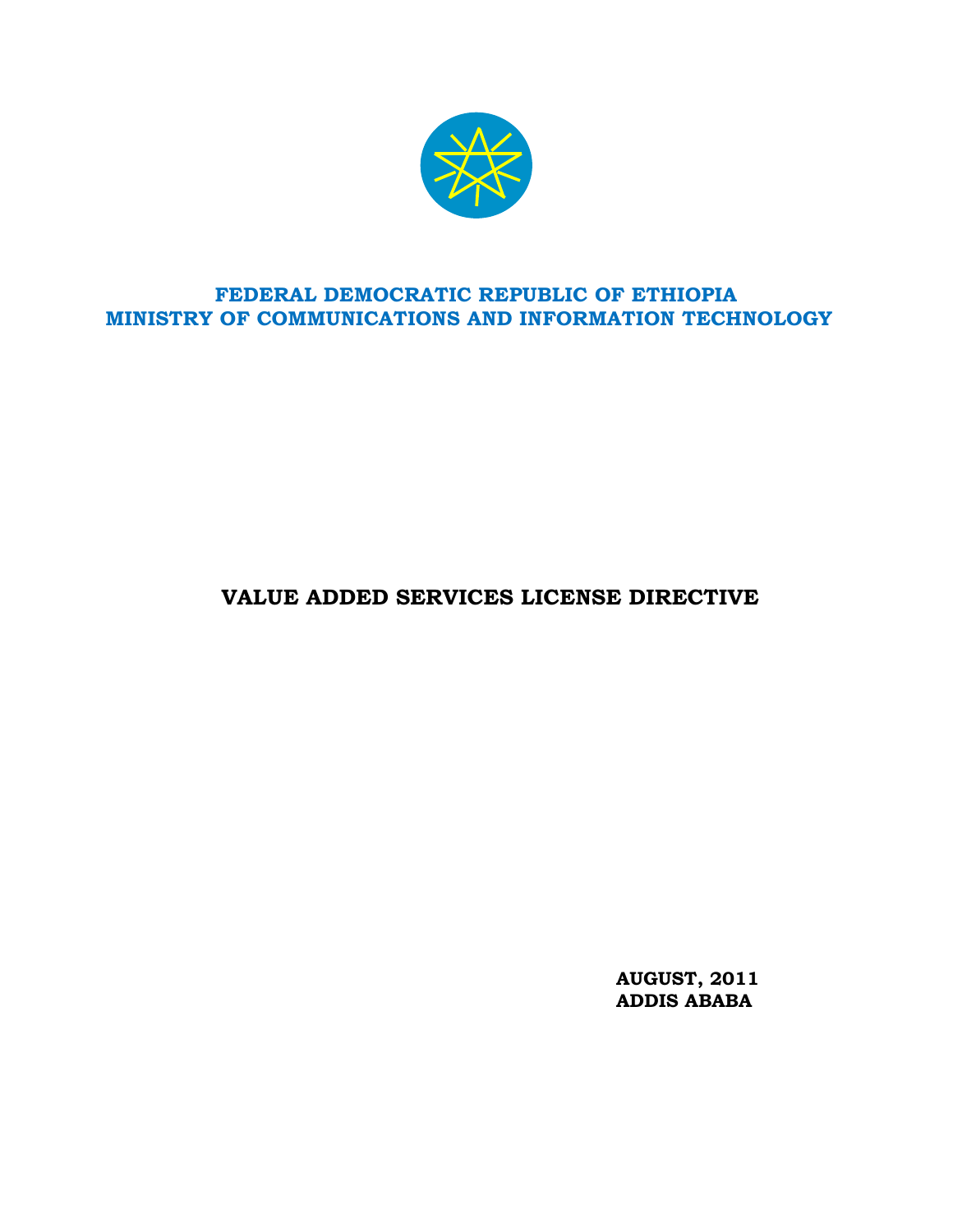#### **VALUE ADDED SERVICES LICENSE DIRECTIVE**

**WHEREAS**, the telecommunications infrastructure developed in our country is based on Next Generation Network technologies and this has created favorable conditions to provide a converged voice, data and video services which enables to fully utilize the infrastructure for provision of Value Added Services,

**WHEREAS**, the number of mobile service subscribers in our country is growing in higher rates and provision of mobile communication technology based Value Added Services plays a great role in maximizing the Average Revenue per User and Gross Domestic Production,

**WHEREAS**, provision of Value Added Services enables the telecommunications service provider to provide additional Information and Communications Technology services along with basic telecommunication services,

**WHEREAS**, Value Added Services enable citizens to utilize electronic services for their social and economic activities and contributes to creation of information based society,

**NOW THEREFORE**, in accordance to Proclamation No. 691/2010, a Proclamation to Provide for the Definition of Powers and Duties of the Executive Organs of the Federal Democratic Republic of Ethiopia, and Article 10 sub-article 4 of the Telecommunication Proclamation No. 49/1996 (as amended), the Ministry of Communications and Information Technology has issued this Directive.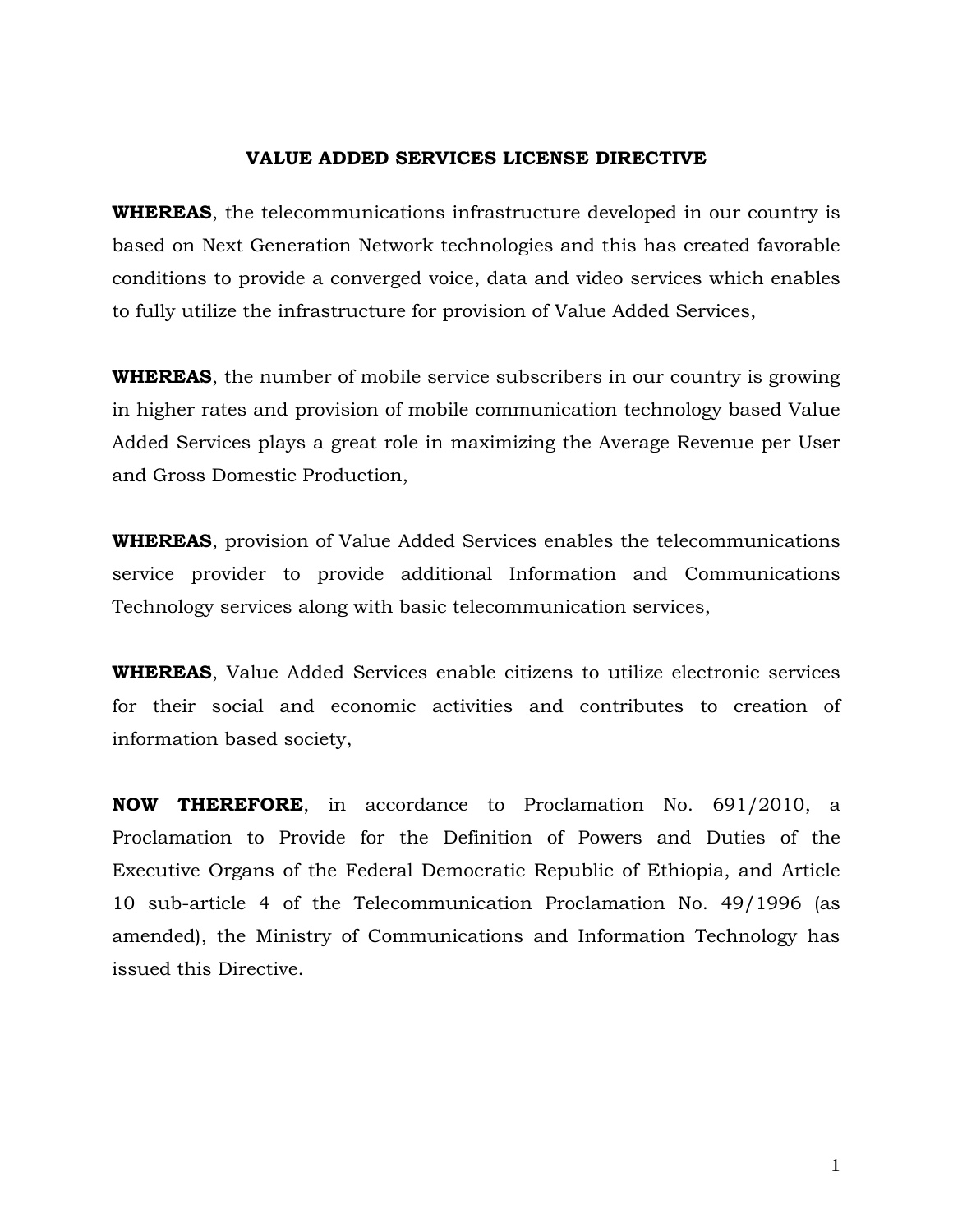## **ARTICLE ONE SHORT TITLE**

## This Directive may be cited as **"Value Added Services License Directive No. 3/2011"**

# **ARTICLE TWO DEFINITIONS**

Without prejudice to the application to this Directive of the Definitions of the Telecommunication Proclamation No. 49/1996 (as amended) and Council of Ministers Regulations No. 47/1999, in this Directive, unless the context requires otherwise:

- 1. **"Ministry"** means Ministry of Communications and Information Technology.
- 2. **"Ethio Telecom"** means a National Telecommunications Service provider established by Council of Ministers Regulation No. 197/2010.
- 3. **"Basic Telecommunication Service"** means telephone, telegram or telex service.
- 4. **"Value Added Services"** means services which are not basic telecommunication services or additional services that will be provided using Mobile, Internet or Fixed Line telecommunication services.
- 5. **"Value Added Services License"** means a license provided in accordance with this Directive by the Ministry for the provision of Value Added Services.
- 6. **"Value Added Service Types"** means types of services indicated hereunder:

#### **6.1. Short Messaging Services**

- SMS (Short Messaging Services)- peer to peer and Application to peer
- MMS (Multimedia Messaging Services) –sending image, videos, wallpapers etc.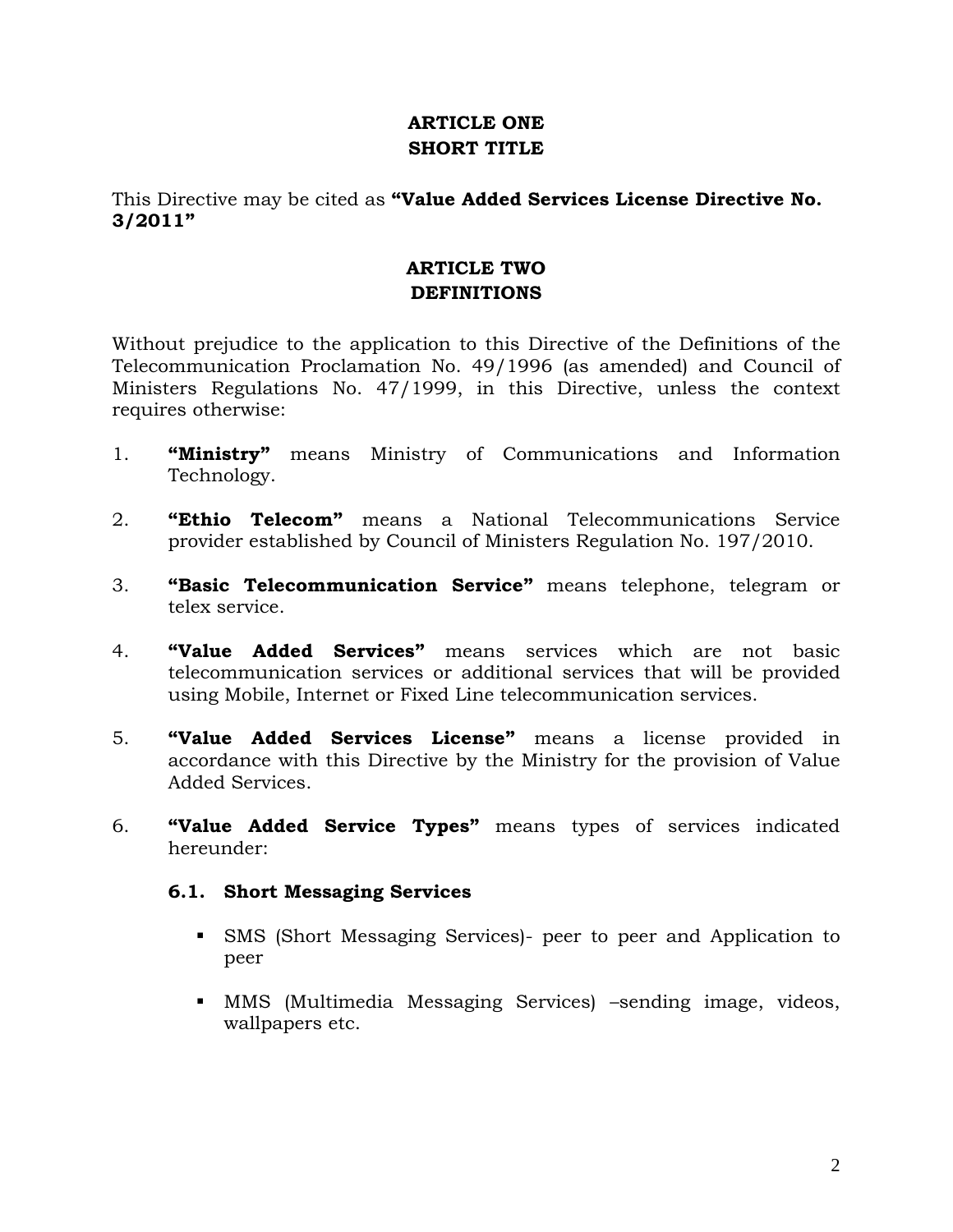- Bulk SMS (sending greetings, compose one SMS to multiple endusers simultaneously based on festivals, occasions, promote sells etc.)
- Voice mail.

# **6.2. Payment Transaction Services**

- Share airtime
- Mobile recharge
- Credit notification
- Mobile Money transfer, m-banking, m-commerce

## **6.3. Entertainment and Information Services**

- Video streaming-Watch on demand movies, TV serials, live sport matches
- USSD(Unstructured Supplementary Service Data)-interactive menu based services
- CRBT (Caller Ring Back Tone)
- Mobile advertisements-Post banners, promotions, sales discounts etc.
- Polls and contests-voting for favorite contestants by sending SMS to the given short codes
- Infotainment- Sports, news, current affairs, weather reports etc.

## **6.4. Location Based Services**

- Vehicle Tracking, Fleet Management services
- Hotels, Restaurants, Malls, etc. location finding services

## **6.5. Call Center Services**

Information provisioning service which is useful for a customer or potential customer by the initiation of the person providing the information himself or through a request made by the customer or potential customer by a telephone call or using internet, regarding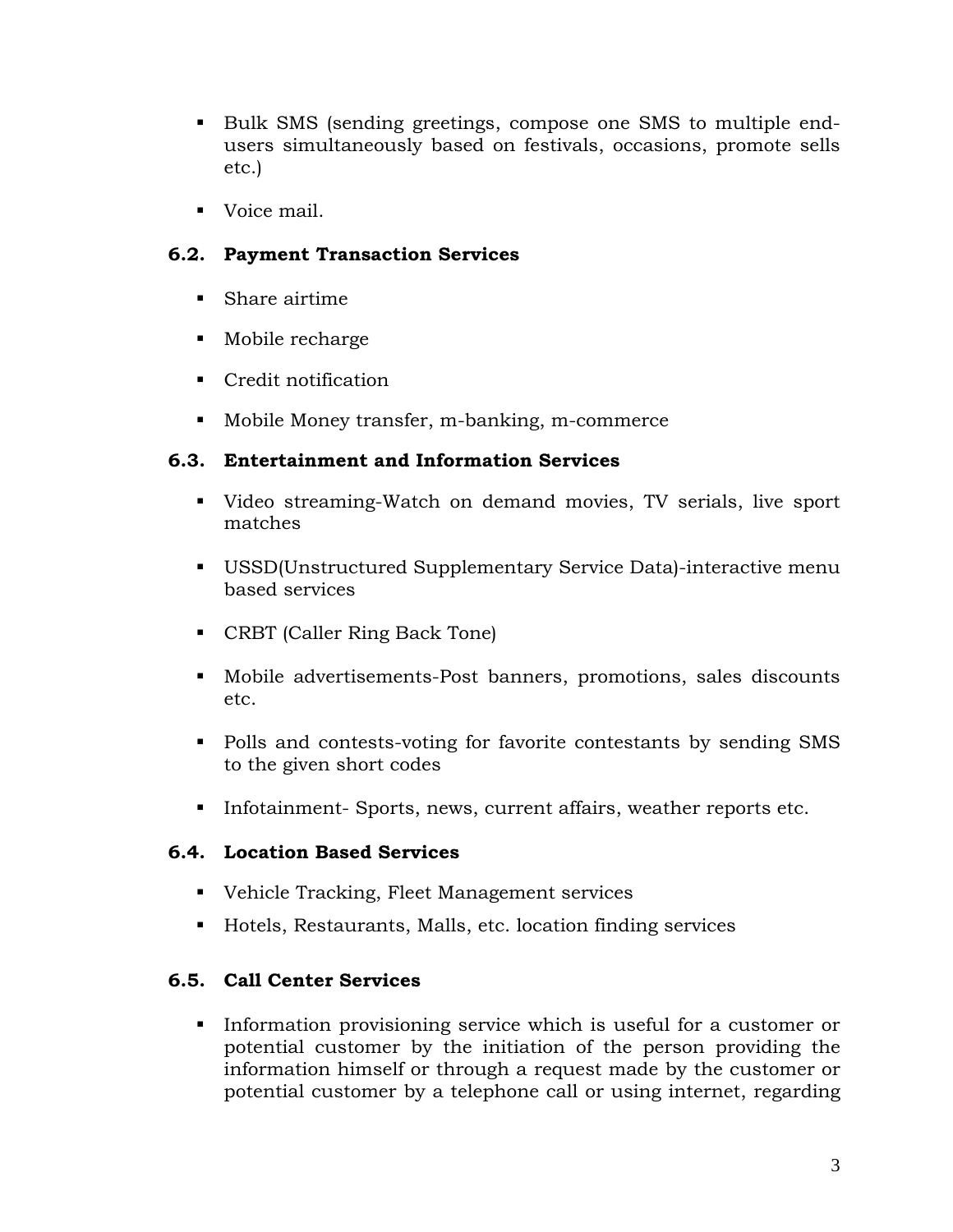the business or service the person is providing, or the business or service of another person.

## **6.6. Virtual Internet Service**

- The provision of internet access service, web hosting service, e-mail and other similar services to customers by leasing internet bandwidth or internet network equipment of the National Telecommunications Service Provider.
- 7. **"Licensee"** means a person licensed by the Ministry to provide value Added Services.
- 8. **"Value Added Services Provider"** means a person who has Value Added Services license and who provides Value Added Services based on an agreement made with Ethio Telecom.
- 9. **"Person"** means a natural or a juridical person.

# **ARTICLE THREE REQUIREMENT OF A LICENSE AND SCOPE OF A LICENSE**

- 1. A person who desires to provide a Value Added Services shall obtain a license from the Ministry in accordance with this Directive.
- 2. The scope of Value Added Services license does not include provision of Basic Telecommunication Services.
- 3. Services to be provided by Value Added Service providers shall be services which can be supported by Ethio Telecom's Infrastructure or network.
- 4. Value Added Services providers can interconnect Equipment and systems they use for service provision only with Ethio Telecom's equipment, systems and infrastructure.
- 5. Value Added Services providers shall provide mobile payment or mobile money transfer or other banking related services only to organizations which has license for provision of these services from National Bank of Ethiopia.
- 6. Value Added Service providers shall provide contents of broadcasting services such as video or audio streaming services, TV serials and live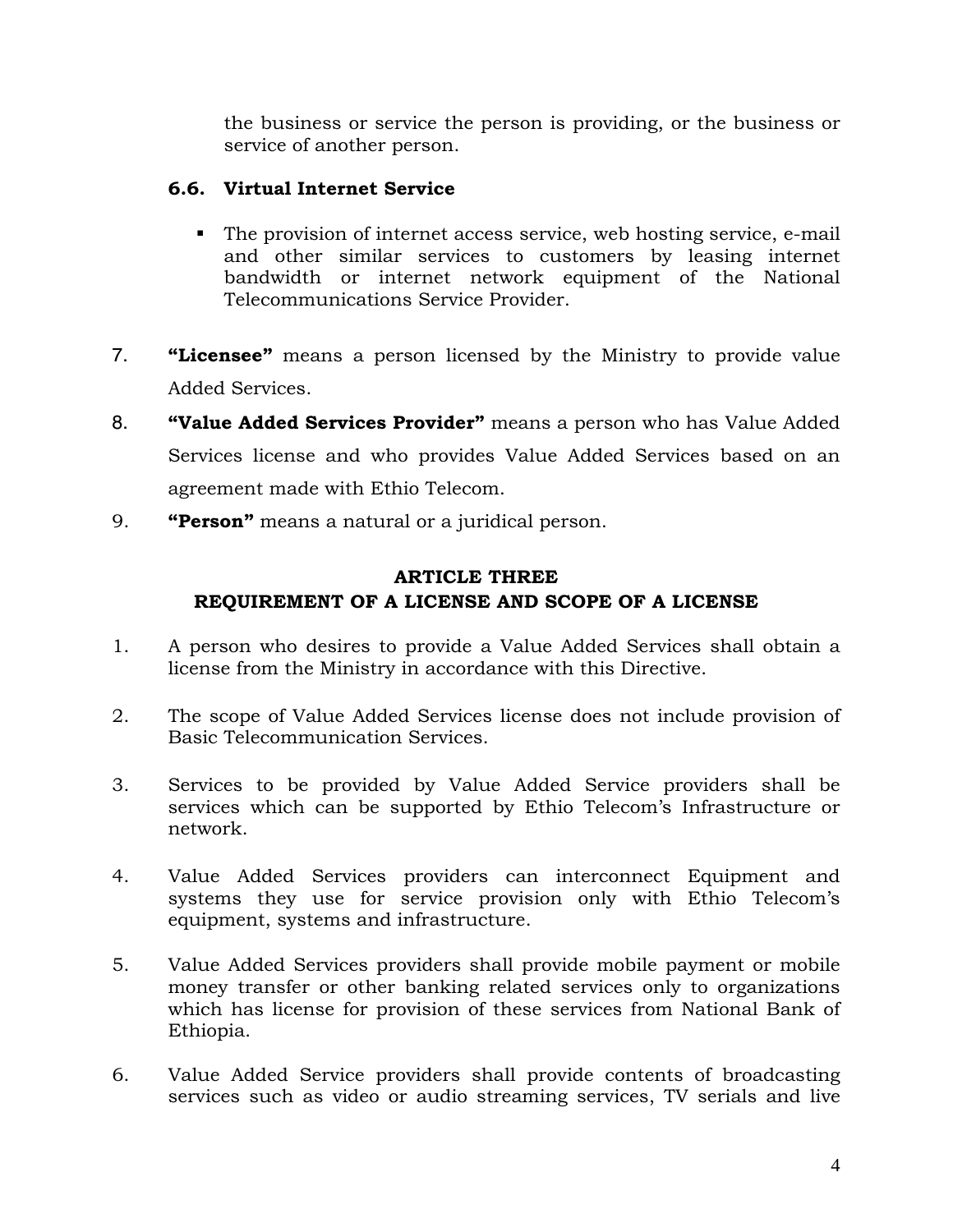sport matches transmission only to organizations which has authorization for transmission from the content or service providers and which has license for provision of the services from the Ethiopian Broadcasting Authority.

## **ARTICLE FOUR REQUIREMENTS FOR OBTAINING A LICENSE**

- 1. before obtaining a license for Value Added Services that enables provision of value Added Service Types described under Article 2 subarticle 6 of this Directive, a person shall fulfill the following requirements:
	- a) two graduate professionals with first degree in Electrical or Computer Engineering, Computer or Information Science, or Information and Communication Technology, or in related fields and having two years experience in the information and communication technology sector;
	- b) one technician having a diploma from a recognized educational institution in Electricity, Electronics, Information Technology or related fields;
	- c) routers, servers and other similar equipment applicable for the service;
	- d) If the license includes call center service provision one automatic call distribution switch and two call agents.
- 2. Without prejudice to the provision of sub-article 1 of this Article, any person that applies for a license shall submit the following:
	- a) Registration Certificate from the concerned office as per Commercial Registration and Business Licensing Proclamation No 686/2010 and Investment Proclamation No. 280/2002.
	- b) Memorandum and Article of Association, if it is a Business Organization.
	- c) Evidence showing the educational background and work experience of its professional workers and if the professional workers are employed, their contract of employment made with the owner or the business organization.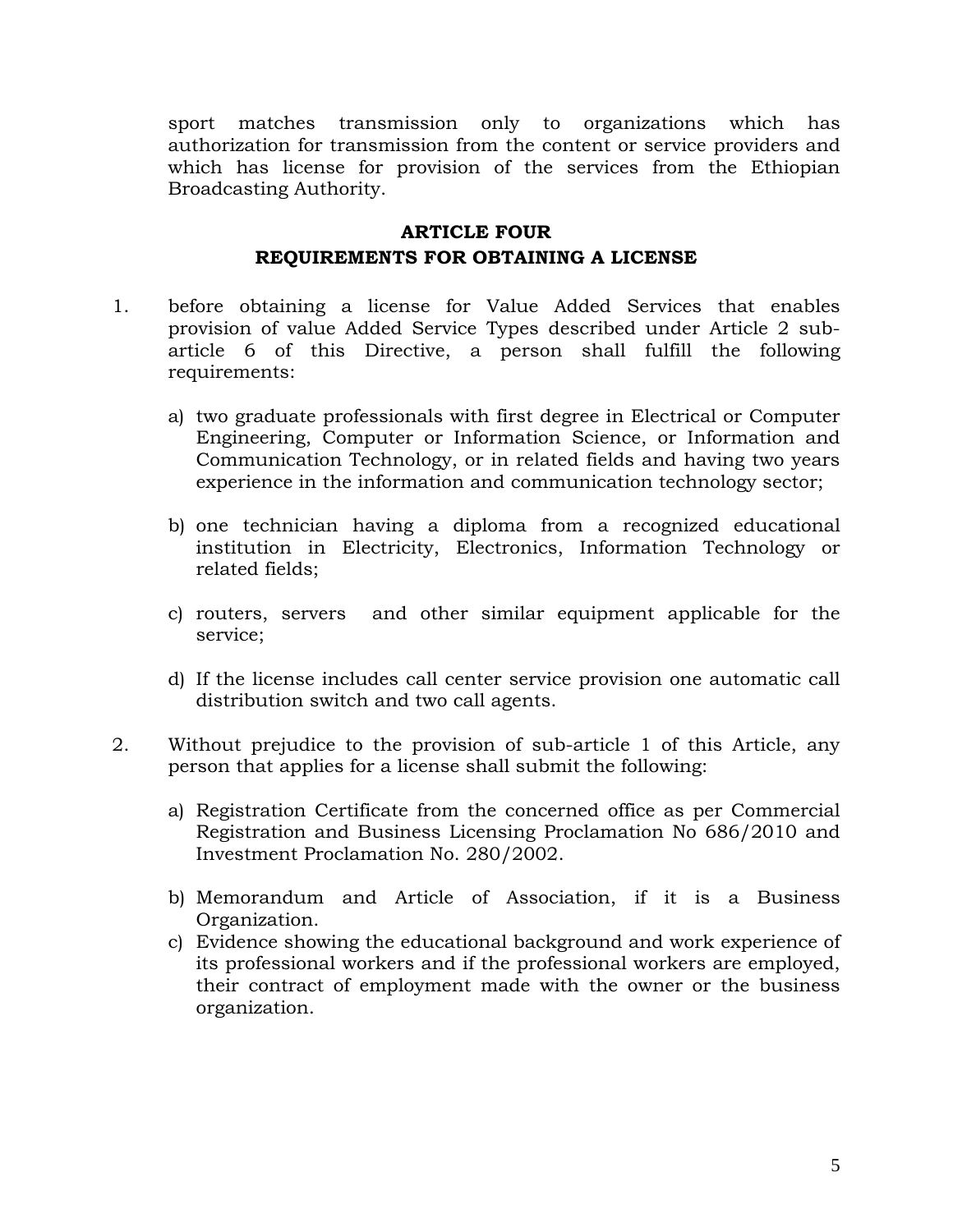## **ARTICLE FIVE APPLICATION FOR, ISSUANCE AND REFUSAL OF A LICENSE**

- 1. Any applicant, in order to be issued with a license in accordance with this Directive, shall submit its application to the Ministry.
- 2. If an applicant submits its application by fulfilling all the requirements indicated under Article 4 of this Directive, the Ministry shall issue a license.
- 3. If an applicant does not fulfill all the requirements as per this Directive, the Ministry shall refuse to issue a license.

#### **ARTICLE SIX DURATION, FEE AND RENEWAL OF A LICENSE**

- 1. A license issued by the Ministry shall be valid for a period of one government fiscal year during which it is issued and shall be renewed every year from July 1 to July 30 of Ethiopian Calendar.
- 2. When the Value Added Service license is issued, Birr 25, 000 (Twenty five Thousand) shall be paid to the Ministry.
- 3. When the Value Added Service license is renewed, Birr 10, 000 (Ten Thousand) shall be paid to the Ministry.
- 4. When the license and renewal fee is changed by the Ministry, the payment will be made as per the new fee schedule.

#### **ARTICLE SEVEN**

#### **AGREEMENT TO BE MADE BETWEEN ETHIO TELECOM AND THE LICENSEE**

- 1. An agreement on level of service delivery and quality of service standards shall be signed between Ethio Telecom and the Licensee.
- 2. The agreement on the level of service delivery and quality of service standards shall, at least, contain the following:
	- a) Conditions on the type of service and its level of quality to be provided by Ethio Telecom to the licensee;
	- b) Conditions of maintenance, with priority and urgency, of a line or a service and time limit to make the line or service ready for operation when a fault occurs on line or service;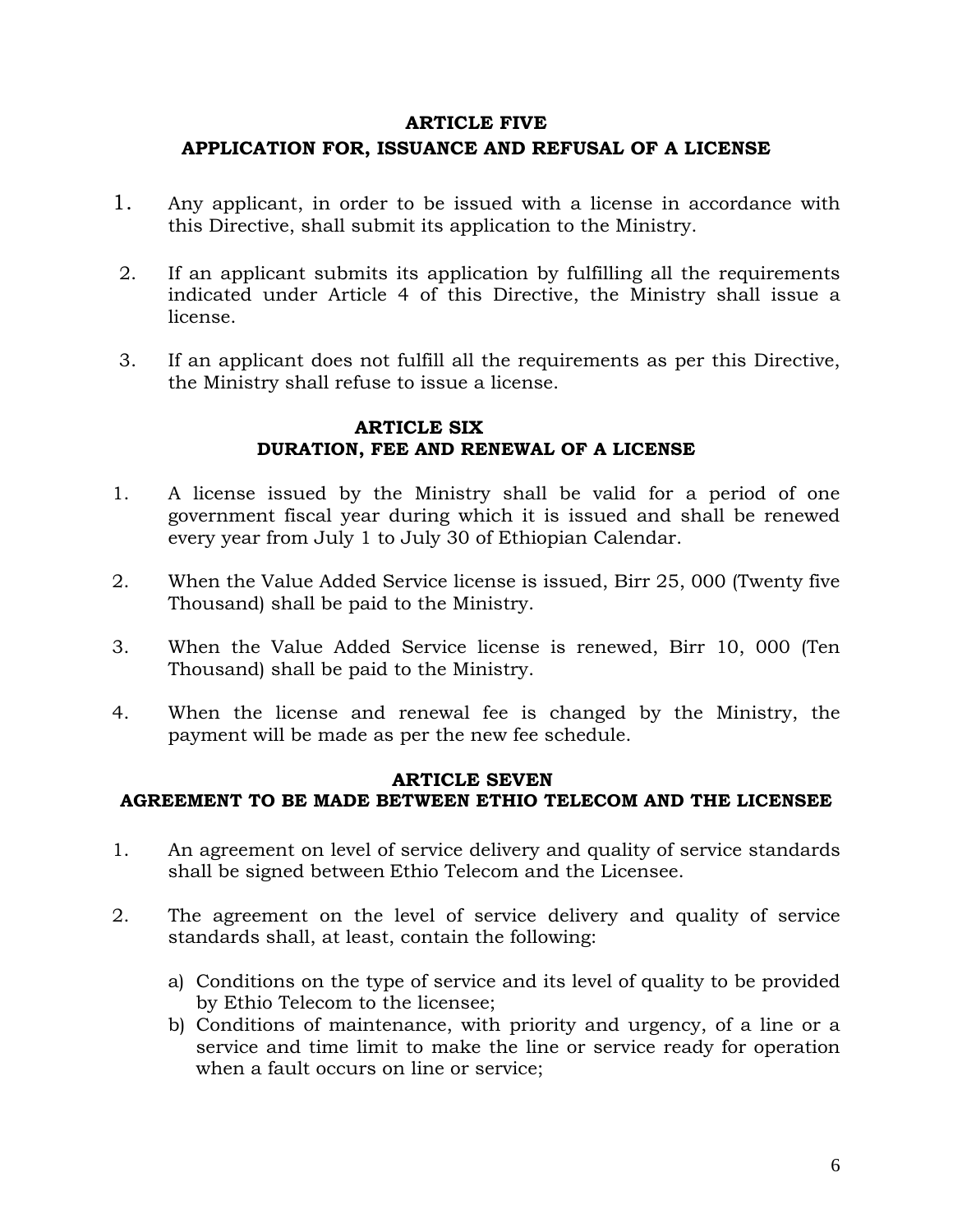- c) Compensation related issues for the damage incurred by the licensee as a result of the fault of Ethio Telecom;
- d) Payment to be effected by the Licensee to Ethio Telecom for the service provided;
- e) Rate of revenue sharing between Ethio Telecom and the Licensee;
- f) About keeping of information and exchange of the same;
- g) About Information and Information Network Security;
- h) Conditions of cancellation of the agreement.
- 3. The service delivery agreement may be cancelled by Ethio Telecom if the Ministry cancels the Licensee's license; if the Licensee fails to perform its payment obligation to Ethio Telecom within the time limit indicated in the agreement for service delivery; if the Licensee clearly breaches the security guideline of Ethio Telecom when it is using the equipment which links it to Ethio Telecom's network or when sharing an equipment with the Ethio Telecom; or when force majeure occurs.
- 4. Payment guarantee condition may be included in the agreement to make sure that payment is effected by the Licensee for the service it gets from Ethio Telecom.

#### **ARTICLE EIGHT OBLIGATION OF A LICENSEE**

- 1. The Licensee shall comply with the provisions of this Directive and other relevant laws.
- 2. Based on the license issued to it under this Directive, a Licensee shall only be allowed to work the type of services which are enumerated on the license.
- 3. The Licensee shall renew its license within the period determined under Article 6 sub-article 1 of this Directive.
- 4. Equipment to be operated by the Licensee shall be type approved by the Ministry.
- 5. A telecommunication equipment of the Licensee shall only be used for the type of service licensed.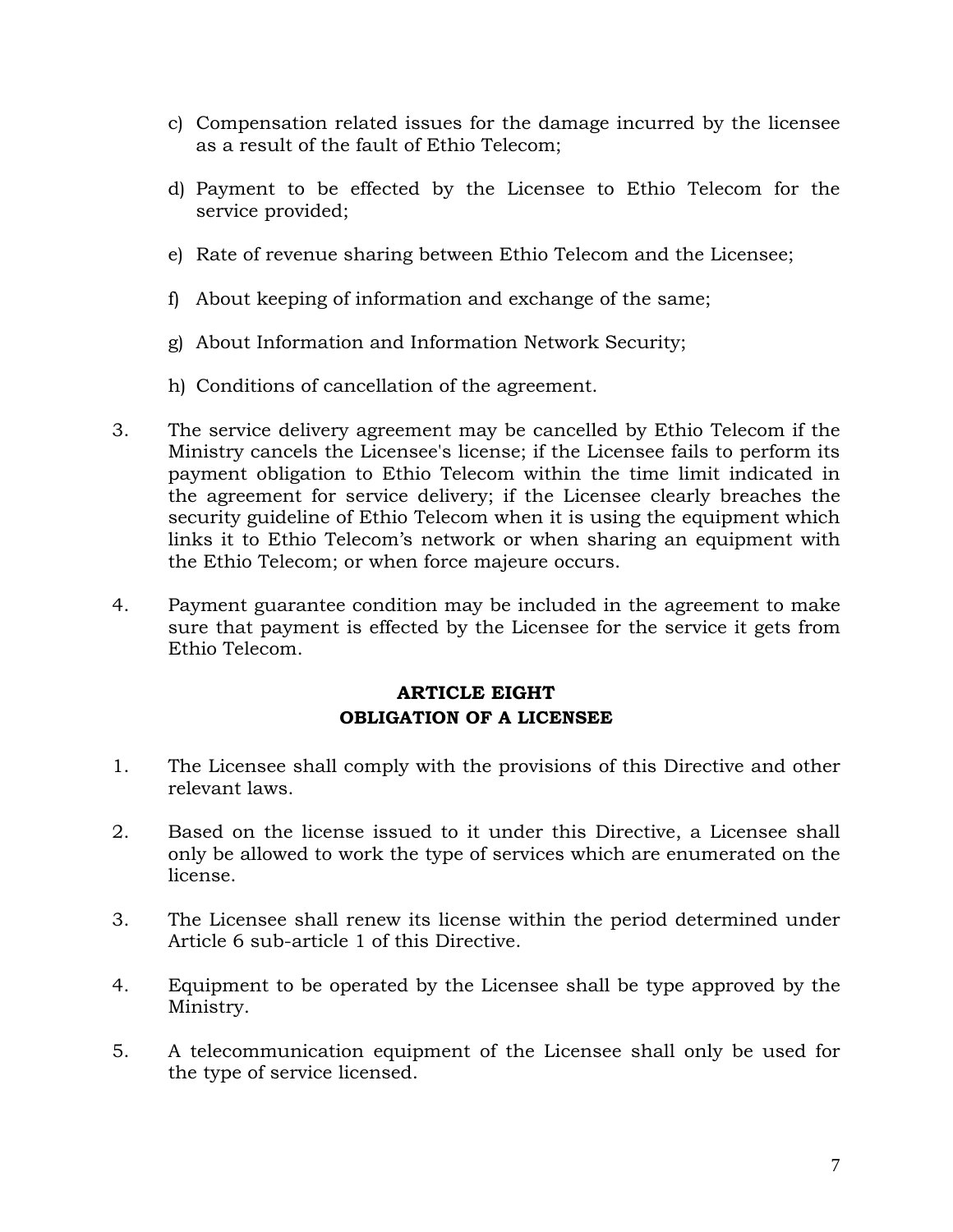- 6. The licensee shall clearly inform the price of its services to the customers.
- 7. The Licensee, after securing its license, shall enter into an agreement with Ethio Telecom as per Article 7 of this Directive.
- 8. The Licensee, before signing a service delivery agreement with Ethio Telecom, shall submit to Ethio Telecom its network design in which it intends to provide a service.
- 9. The Licensee shall sign a service delivery agreement with its customers.
- 10. The Licensee shall not use the trade name or trade mark of Ethio telecom.
- 11. The Licensee shall ensure that Equipment connected to the network of Ethio Telecom or shared with Ethio Telecom shall follow security and safety guidelines prescribed by Ethio Telecom.
- 12. The Licensee shall take and use Fixed Line, Mobile or Internet Exchange services only from Ethio Telecom.
- 13. The Licensee shall respect the right of any person to the inviolability of communications made by telecommunication or electronic devices.
- 14. If the licensee provides Virtual Internet Service, it shall obtain a domain name on the basis of a procedure employed by the Ministry or Ethio Telecom or other entity empowered by law to assign a domain name.
- 15. If the licensee seeks to provide a related value added service which is not listed in this Directive or additional services other than types of services licensed, or if there are changes of details registered during issuance of the license, it shall inform the Ministry in advance.
- 16. If the licensee discontinues service provision, it shall inform the Ministry and return the license.
- 17. The licensee shall support and cooperate with the Ministry in its effort to ensure implementation of this Directive.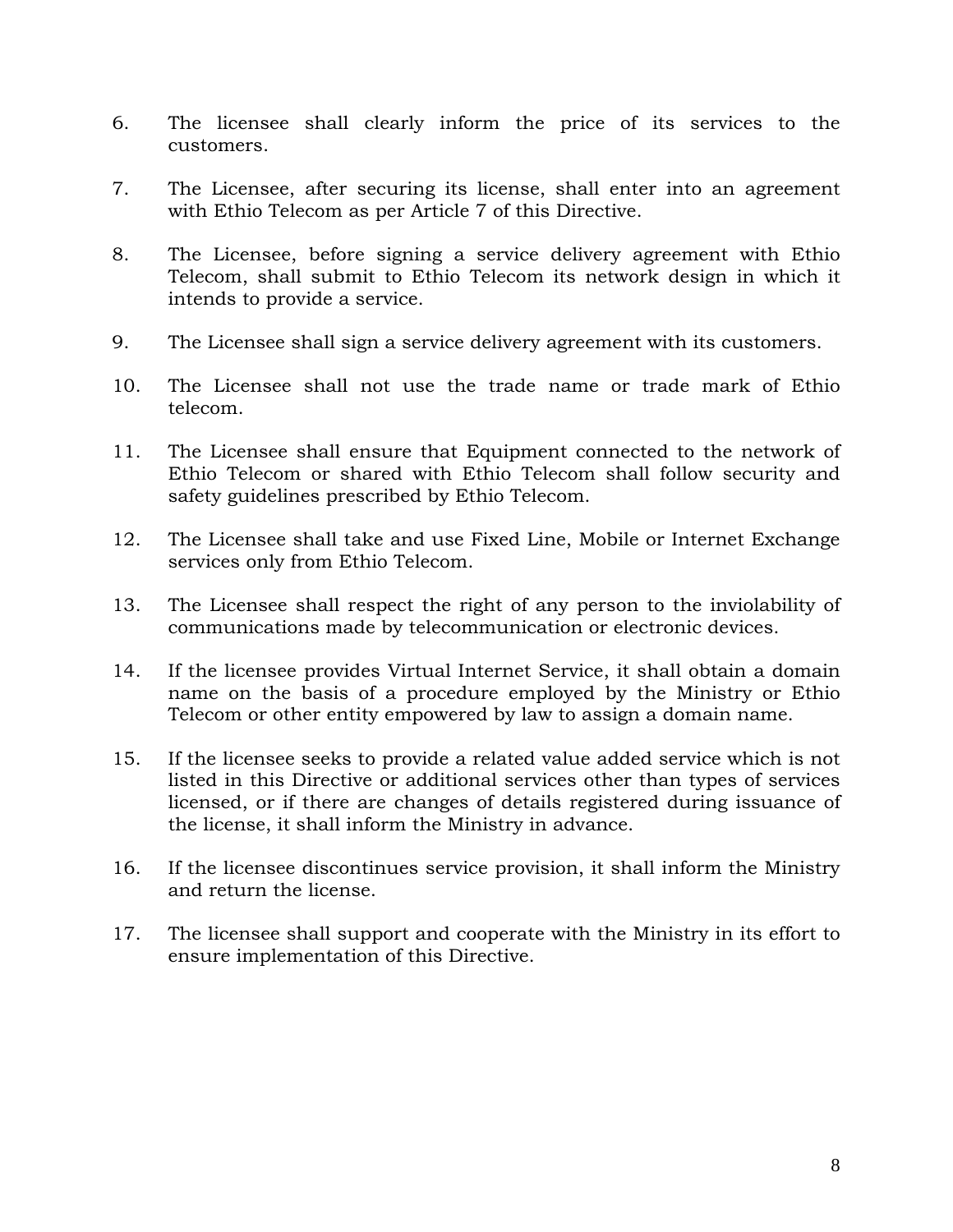#### **ARTICLE NINE OBLIGATION OF ETHIO TELECOM**

- 1. Ethio Telecom shall not make undue preference among Licensees of similar level.
- 2. For the purpose of implementing the Value Added Services under this Directive, Ethio Telecom shall enter into an agreement with Licensees as per Article 7 of this Directive.
- 3. Ethio Telecom, when signing a contract with the Licensee as per Article 7 of this Directive, shall not make the obligations of the Licensee more onerous than the obligations specified under this Directive.
- 4. The draft agreement on service delivery to be signed by Ethio Telecom with the Licensee as per Article 7 of this Directive, before being implemented, shall have the consent of the Ministry.
- 5. Ethio Telecom shall support and cooperate with the Ministry in its effort to ensure implementation of this Directive.

#### **ARTICLE TEN RESPONSIBILITY OF THE MINISTRY**

- 1. The Ministry shall be responsible to ensure the proper implementation of this Directive.
- 2. The Ministry, in order to ensure compliance with this Directive, may carry out an inspection in a place where the Licensee is providing the service, as per the power given to it by Article 17 of Telecommunication Proclamation No.49/1996 (as amended).
- 3. The Ministry, in implementing this Directive, shall apply provisions found in Telecommunication Proclamation No. 49/1996 (as amended) and Telecommunication Services Council of Ministers Regulations No.47/1999, which are related to consumer protection, as may be necessary.
- 4. The Ministry shall be responsible to ensure existence of fair competitions between the licensees.
- 5. The Ministry, as per Telecommunication Proclamation No. 49/1996 (as amended) and Telecommunication Services Council of Ministers Regulations No.47/1999, shall take measures on the licensees in default of obligations cited in this Directive, as may be necessary.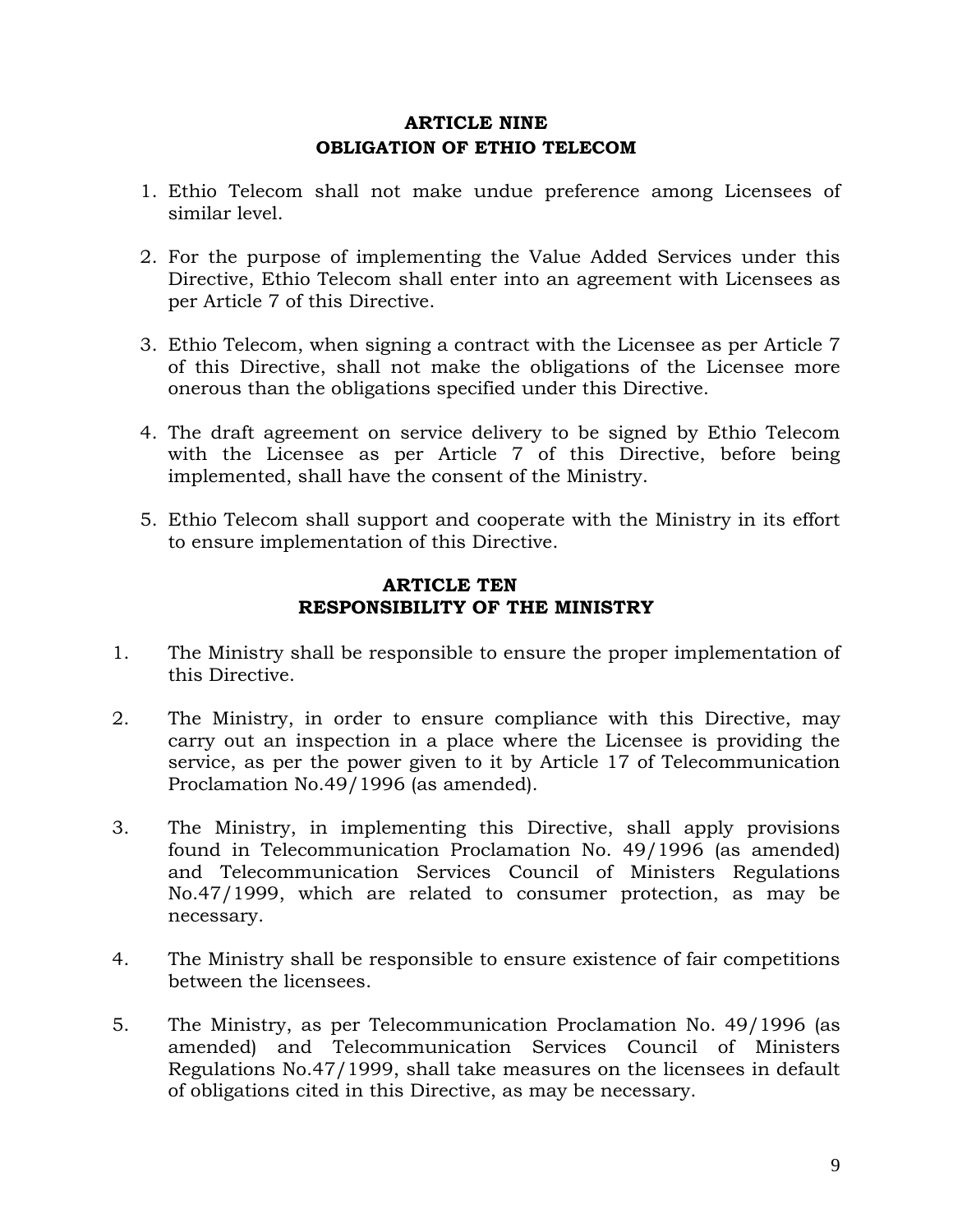#### **ARTICLE ELEVEN PROHIBITION**

- 1. The Licensee shall not supply, provide or transmit the types of contents or services that promote or contain:
	- a) Messages that encourage hatred, violence or discrimination;
	- b) messages that may clash with religious or freedom of political convictions;
	- c) messages that are not appropriate for children or persons under eighteen (18) years of age;
	- d) messages that violate equality and rights of nation, nationalities and peoples identity;
	- e) messages that induce or promote disharmony or discrimination, superiority or inferiority on the basis of gender, marital status, national origin, religion, language, age or disability;
	- f) messages that contravene with peoples security, peace, health, education or peoples moral;
	- g) messages encouraging the commission of crimes or offences or inciting to the consumption of banned substances;
	- h) messages that undermines the respect for human dignity;
	- i) An advertisement not acceptable or inappropriate or which does not promote fair market competition.

#### **ARTICLE TWELVE REVOCATION OF A LICENSE**

- 1. The license shall be revoked: if the Licensee fails to respect the provisions of Article 8 or Article 11 of this Directive; if it is discovered that the Licensee got the license by false or fraudulent evidence; if the Licensee got bankrupt or quits operation; if the service delivery contract, the licensee signed with Ethio Telecom, is cancelled as per this Directive or if the period for renewing the license has expired.
- 2. The service obtained from Ethio Telecom shall be terminated, if a license is revoked as per sub-article 1 of this Article.